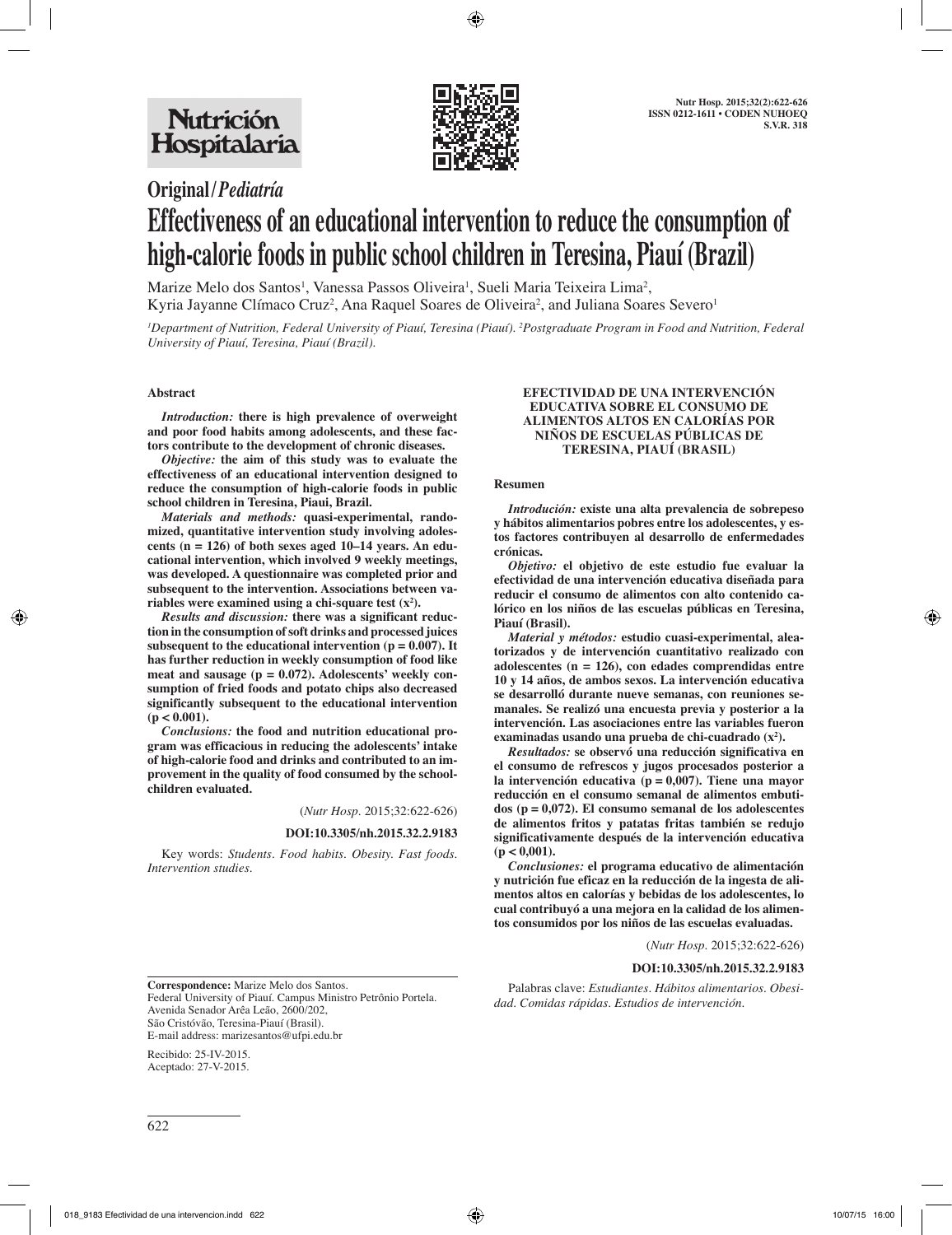# **Introduction**

Overweight and obesity have reached epidemic proportions worldwide, with high prevalences in all age groups<sup>1</sup>. In Brazil, the proportions of overweight children and adolescents have increased, reaching more than 30% and 20%, respectively, with a three- to fourfold increase between 1974 and 2009<sup>2,3</sup>.

It is important to note that this epidemiological trend may result from changes in children's and adolescents' lifestyles and food habits. Studies evaluating children's and adolescents' eating patterns in Brazil have revealed high intake of processed juices, soft drinks, and foods high in sugar and fat and decreased consumption of milk, fruit, and vegetables $4-7$ .

Poor food habits contribute to increased risk of chronic diseases such as obesity, type 2 diabetes mellitus, and cardiovascular disease. Inadequate nutrition in children and adolescents promotes the development of obesity in adulthood and severe obesity in later life. Research has also shown that excessive weight gain during childhood and adolescence is a determinant of increased risk of cardiovascular mortality in adults $1,8,9$ .

Therefore, the examination of eating habits is crucial to the development of intervention strategies with actions targeting different stages of individuals' lives to prevent and control chronic diseases, malnutrition, and specific nutritional deficiencies $10,11$ .

Food and nutrition education is important in highlighting a set of actions to share knowledge and practices that may contribute to the improvement of the population's living conditions, health and food security, and nutrition. Food and nutrition education includes the provision of information, encouragement to perform self-care, and articulated and continuous education strategies and is therefore considered a tool that promotes health via the development of healthy eating habits $12,13$ .

Considering the high prevalence of overweight and poor eating habits in adolescents and its role in the development of chronic diseases, this study aimed to evaluate the effectiveness of an educational intervention designed to reduce the consumption of high-calorie foods in public school children in Teresina, Piauí, Brazil.

# **Materials and methods**

# *Population and sample*

A quasi-experimental, randomized, quantitative intervention study was conducted between June 2011 and June 2012 and included adolescents of both sexes who were aged 10–14 years and attended municipal public network schools in Teresina, Piauí, a city in northeastern Brazil.

Sample size calculation was performed in randomized steps. In the first phase, we considered 302 schools registered with the City Department of Education and Culture in 2011 and defined the clusters formed by schools in the northern (70), southern (95), eastern (84), and southeastern (53) district areas, from which the northern district area was chosen at random. Of the 70 schools located in this area, only 28 contained adolescents aged within the required age range. In the second stage, three urban schools were chosen from the 28 schools identified in Stage 1. We also included a countryside school, resulting in the selection of four schools in which to implement the educational intervention. The final step involved the selection of a class of each grade from each school, resulting in a sample consisting of 134 students, who were assigned to intervention groups containing a maximum of 15 students.

Adolescents and their parents or guardians were informed about the study at a meeting, during which they signed the consent form, "Statement of Consent – IC." The study was approved by the Ethics in Research Committee at the Federal University of Piauí (protocol number 0076.0.045.000-11).

# *Intervention Program*

The intervention program was planned in collaboration with the team involved in the educational process used to define the teaching strategy and prepare educational materials (e.g., posters, flipcharts, and folders). The planning included workshop and revenue development and the purchase of food.

The educational model consisted of teaching units with the following themes: the importance of food for health, food hygiene, and the preparation of healthy foods. The intervention was based on problem-based education proposed by Paulo Freire<sup>14</sup> which is open to knowledge and change, and involved theoretical and practical instruction, with student participation consisting of using posters, puppets, and videos; creating educational murals; and preparing fresh food. Educational sessions were conducted by undergraduate students, under the supervision of nutritionists (teachers and project coordinators), in the Department of Nutrition at the Federal University of Piauí and involved 9 weekly meetings.

The educational intervention lasted 90 minutes, on average, and was delivered in rooms provided for the program. Specific content for each teaching unit was developed according to the related theme.

# *Effectiveness of the intervention in reducing consumption of high-calorie food*

To evaluate the effectiveness of the educational intervention in reducing the consumption of high-calorie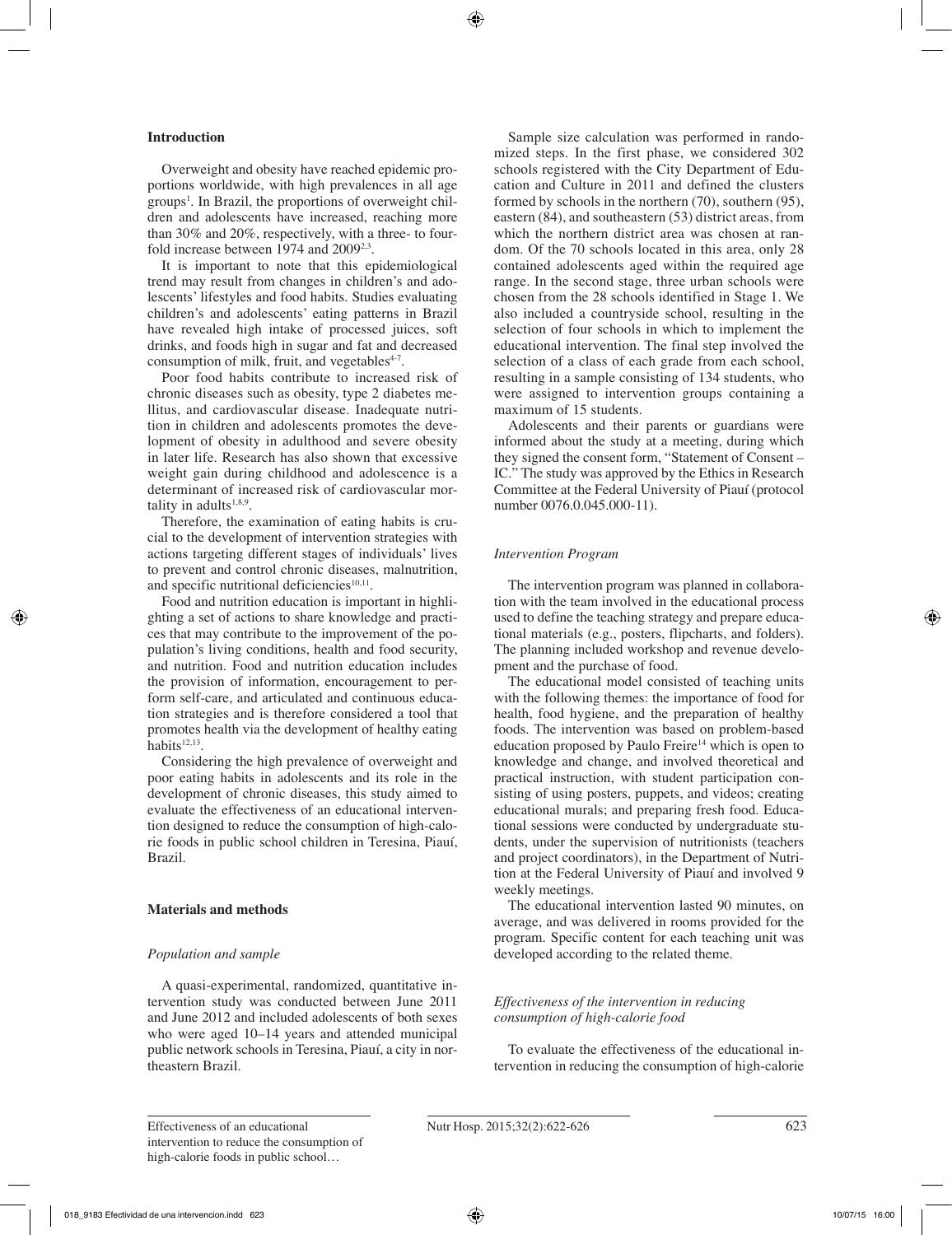food, participants completed the same questionnaire prior and subsequent to the intervention.

The questionnaire consisted of four closed questions concerning weekly consumption of bologna and sausages; candy (stuffed cakes, chocolates, and ice cream); fried foods and processed snacks; and soda or processed juice (bottle or carton). Each question contained five answer options (no, once, twice, three times, or four or more times weekly) describing the frequency of consumption of food from these food groups.

## *Statistical analysis*

Data were processed and analyzed using SPSS 16.0 for Windows (SPSS Inc., Chicago, IL, EUA). Descriptive analysis of the data was performed using the frequencies and percentages for each event. Associations between variables were examined via chi-square test  $(x<sup>2</sup>)$ , with statistical significance set at  $p < 0.05$ .

#### **Results**

The participants were 126 students from municipal public schools, of whom 53.5% were male and 46.5% were female. Eight students did not complete the intervention program, as they transferred to other schools.

Information regarding the effectiveness of the educational intervention in reducing the consumption of high-calorie foods is shown in Figures 1–3. The consumption of soft drinks and processed juices more than three times a week (55.6%) decreased significantly (37.3%) subsequent to the educational intervention (p  $= 0.007$ ; Fig. 1).

It has a further reduction in weekly consumption of food like meat and sausage in the frequency of three and four or more times  $(p = 0.072; Fig. 2)$ .

Adolescents' initial consumption of fried foods and potato chips four or more times per week decreased significantly subsequent to the educational activity (p  $< 0.001$ ; Fig. 3).



*Fig. 1.—Weekly consumption of soft drinks and processed juices by adolescents from the municipal public school system in Teresina prior and subsequent to the educational intervention, 2013 (n= 126).*



*Fig. 2.—Weekly consumption of food like meat and sausage by adolescents from the municipal public school system in Teresina prior and subsequent to the educational intervention, 2013 (n= 126).*

#### **Discussion**

This study evaluated the consumption of high-calorie foods in public school children in Teresina and the effectiveness of an educational intervention designed to reduce high-calorie foods intake.

The nutrition education program showed significant results with respect to the adolescents' development of healthy eating habits. The results are congruent with those reported by Gonzalez-Jimenez et al.<sup>15</sup> showing a reduction in the prevalence of adolescents' overweight and obesity subsequent to health education interventions in schools.

Some studies have shown that knowledge regarding the effect of food on health contributes to healthier food choices<sup>16,17</sup>. Childhood and adolescence are important periods in the development of nutrition education activities that focus on knowledge, as choices and preferences formed at this stage tend to become habits in adulthood $18$ .

In this study, although the consumption of soft drinks and processed juices was high in the participating adolescents, it decreased significantly  $(p = 0.007)$ subsequent to the educational intervention. This may be related to the low cost of these products, as the participants attended public schools that, *a priori*, contain students from low-income families.



*Fig. 3.—Weekly consumption of fried foods and processed snacks in adolescents from the municipal public school system in Teresina prior and subsequent to the educational intervention, 2013 (n= 126).*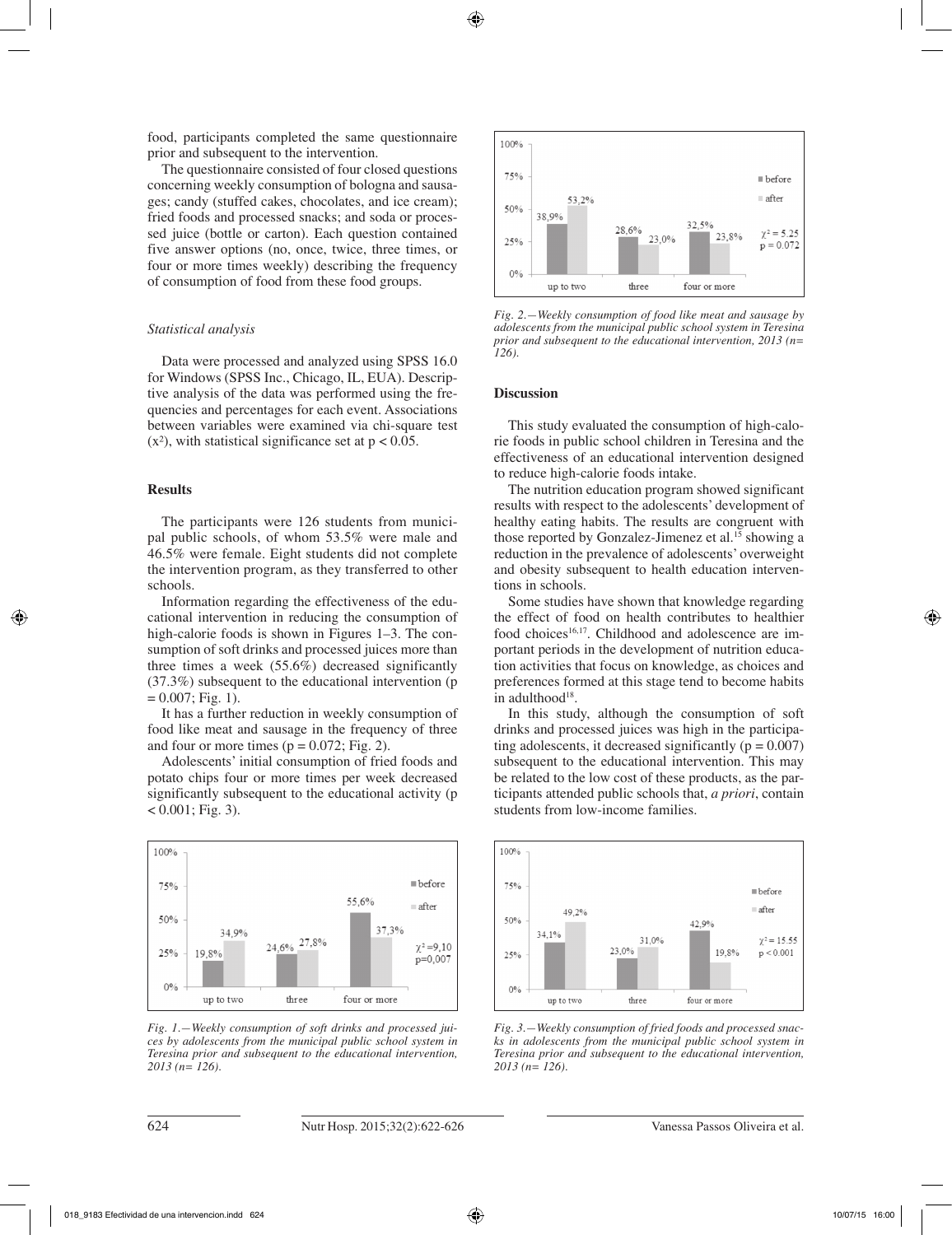According to Estima et al. $19$  net consumption may have different physiological effects because it does not usually activate satiety centers, leading to greater energy consumption. In addition, sugary drinks have a high glycemic index and their consumption can reduce intake of other nutritionally important beverages such as natural juices.

This result highlights the contribution of excessive consumption of high-calorie sodas, with a high concentration of sugar, to the manifestation of chronic diseases such as obesity<sup>20</sup>. Furthermore, the composition of most soft drinks containing substances that stimulate the nervous system, such as caffeine, acidulants, colorants, and other elements, cause bodily changes such as sleep disorders. These changes vary greatly depending on the individual's sensitivity and may cause allergic reactions, gastritis, or ulcers $21$ .

The rate of consumption of processed snacks decreased from 38.2% to 29.1% in the targeted groups, indicating improvement in food choices in adolescents participating in the nutrition education program.

Changes in dietary patterns are difficult to implement, because eating habits are performed daily and involve different contexts and situations. In addition, knowledge regarding healthy eating, the availability of healthy food in the family environment, friends, social environment, cost, and the adolescent's preferences influence food consumption $22$ .

Some studies, such as those conducted by Sahota et al.<sup>23</sup> and Gabriel, Santos, and Vasconcelos<sup> $24$ </sup> found no changes in schoolchildren's BMI subsequent to educational interventions. However, the authors observed an increase in the frequency of healthy eating, and positive changes in adolescents' food choices have been found, even in short-term studies<sup>25</sup>.

In adolescents who initially consumed fried foods and processed snacks four or more times per week, consumption decreased significantly ( $p < 0.001$ ) subsequent to the intervention. In Brazil, according to the Consumer Expenditure Survey for 2008–2009, the rate of consumption of processed snacks was 56.5% and increased with the age of respondents $26$ .

It is important to note that fried foods and processed snacks contain high concentrations of sodium, saturated fats, and calories, which contribute to the manifestation of metabolic disorders and increase the risk of cardiovascular disease. Therefore, the results of this study may be useful in the prevention of these diseases in this population.

The educational intervention was effective in improving the adolescents' eating habits, as it reduced the consumption of items considered negative markers of diet quality such as soft drinks, sausages, and processed snacks. Therefore, it is evident that the implementation of food education programs is necessary in elementary schools, in order to increase schoolchildren's awareness of, and responsibility for, their food consumption and health.

## **Conclusions**

The food and nutrition education program was efficacious in reducing the consumption of high-calorie foods and contributed to an improvement in the quality of food intake in the participating schoolchildren.

# **Conflicts of interest**

The authors declare that they have no conflict of interest.

## **Acknowledgements**

We wish to thank the Municipal Secretary of Education - Piauí, the participating schools, parents, and adolescents for the opportunity to develop this study, and the Federal University of Piauí.

## **Financial support**

International Life Sciences Institute, Brazil (ILSI-BRASIL).

## **References**

- 1. Beck CC, Lopes AS, Pitanga FJG. Indicadores antropométricos de sobrepeso e obesidade como preditores de alterações lipídicas em adolescentes. *Rev Paul Pediatr* 2011;29(1):46-53.
- 2. IBGE Instituto Brasileiro de Geografia e Estatística. Pesquisa de Orçamentos Familiares 2008-2009: antropometria e estado nutricional de crianças, adolescentes e adultos no Brasil. Rio de Janeiro, 2010.
- 3. Leal VS, Lira PIC, Oliveira JS, Menezes RCE, Sequeira LAS, Neto MAA, et al. Excesso de peso em crianças e adolescentes no Estado de Pernambuco, Brasil: prevalência e determinantes. *Cad Saúde Pública* 2012;28(6):1175-82.
- 4. Carvalho PRC, Santos PGMD, Oliveira GTA, Melo TTS, Batista GR, Barreto EMF. Índice de massa corporal, hábitos alimentares e atividades de lazer em crianças e adolescentes. *RBSP* 2013;37(2):460-72.
- 5. Conceição SIO, Santos CJN, Silva AAM, Silva JS, Oliveira TC. Consumo alimentar de escolares das redes pública e privada de ensino em São Luís, Maranhão*. Rev Nutr* 2010;23(6):993- 1004.
- 6. Nunes HMB, Borges TS, Hoehr CF, Tornquist D, Burgos MS, Gaya AR. Diferenças entre os hábitos alimentares associados ao excesso de peso de crianças e adolescentes da zona rural e urbana do município de Santa Cruz do Sul – RS. *Cinergis* 2014;15(1):30-3.
- 7. Soder BF, Swanke NL, Borges TS, Todendi PF, Moares GG, Burgos MS. Hábitos alimentares: um estudo com adolescentes entre 10 e 15 anos de uma Escola Estadual de Ensino Fundamental, em Santa Cruz do Sul. *Cinergis* 2012;13(1):51-8.
- 8. Chehuen MR, Bezerra AIL, Bartholomeu T, Junqueira NO, Rezende JAS, Basso L, et al. Risco cardiovascular e prática de atividade física em crianças e adolescentes de Muzambinho/ MG: influência do gênero e da idade. *Rev Bras Med Esporte* 2011;17(4):232-6.
- 9. Kaufmann CC, Albernaz EP. Prevalência e fatores associados ao excesso de peso em crianças de uma coorte no Sul do Brasil. *Revista Ciência & Saúde* 2013;6(3):172-80.